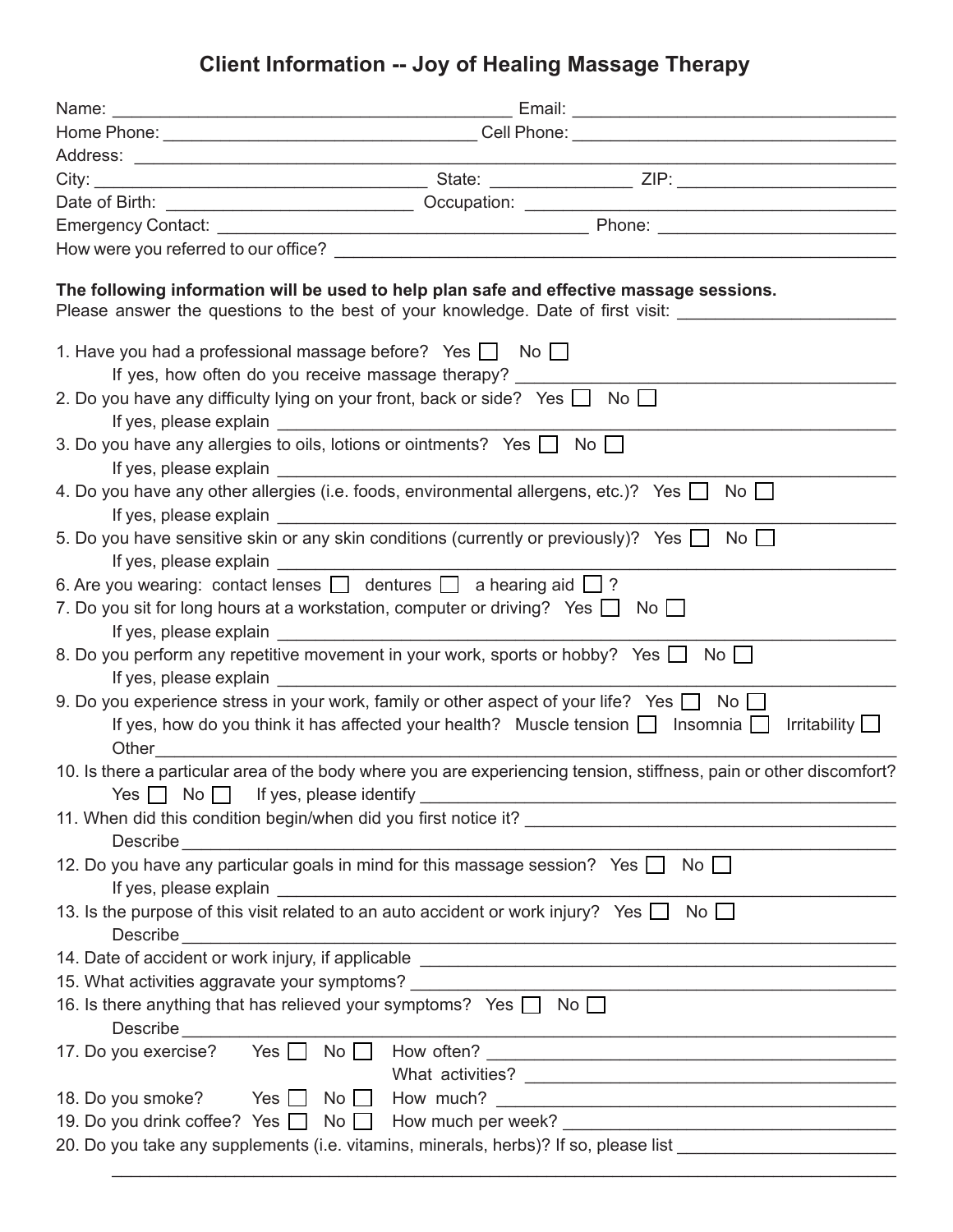**Circle any specific areas you would like the massage therapist to concentrate during the session.**

| <b>Medical History:</b>                                                                                                    |  |                            |  |                             |  |  |  |
|----------------------------------------------------------------------------------------------------------------------------|--|----------------------------|--|-----------------------------|--|--|--|
| In order to plan a massage session that is safe and effective, I need some general information about your medical history. |  |                            |  |                             |  |  |  |
| 1. Are you currently under medical supervision? Yes $\Box$ No $\Box$                                                       |  |                            |  |                             |  |  |  |
| If yes, please explain                                                                                                     |  |                            |  |                             |  |  |  |
| 2. Do you see a chiropractor? Yes   No   If yes, how often?                                                                |  |                            |  |                             |  |  |  |
| 3. Are you currently taking any prescription medication? Yes $\Box$ No $\Box$                                              |  |                            |  |                             |  |  |  |
| If yes, please list                                                                                                        |  |                            |  |                             |  |  |  |
| 4. Please check any current and previous conditions listed below that apply to you (please circle condition that           |  |                            |  |                             |  |  |  |
| applies if more than one list per line).                                                                                   |  |                            |  |                             |  |  |  |
| Neck pain                                                                                                                  |  | Artificial joint           |  | Thyroid condition           |  |  |  |
| Pain in shoulders/arms/hands                                                                                               |  | Sprains or strains         |  | Low energy/fatigue          |  |  |  |
| Numbness/tingling in arms/hands                                                                                            |  | <b>Current fever</b>       |  | Osteoporosis                |  |  |  |
| Coldness in hands                                                                                                          |  | Swollen glands             |  | Osteoarthritis              |  |  |  |
| Hearing disturbances                                                                                                       |  | Allergies/sensitivity      |  | Rheumatoid arthritis        |  |  |  |
| Weakness in grip                                                                                                           |  | <b>Sinusitis</b>           |  | Fibromyalgia                |  |  |  |
| Middle back pan                                                                                                            |  | Headaches/migraines        |  | Lupus                       |  |  |  |
| Pain into ribs/chest                                                                                                       |  | Recurrent colds/flu        |  | <b>Tendonitis</b>           |  |  |  |
| Lower back pain                                                                                                            |  | <b>Dizziness</b>           |  | Epilepsy                    |  |  |  |
| Pain into your hips/legs/feet                                                                                              |  | Visual disturbances        |  | Broken/dislocated bones     |  |  |  |
| Weakness/injuries to hips/knees/ankles                                                                                     |  | Insomnia                   |  | Cancer                      |  |  |  |
| Swollen ankles                                                                                                             |  | Heart attacks/angina       |  | <b>Diabetes</b>             |  |  |  |
| Numbness/tingling in legs/feet                                                                                             |  | High or low blood pressure |  | <b>Stroke</b>               |  |  |  |
| Coldness in legs/feet                                                                                                      |  | Circulatory disorder       |  | Indigestion                 |  |  |  |
| Muscle cramps in legs/feet                                                                                                 |  | Varicose veins             |  | Heartburn                   |  |  |  |
| Contagious skin condition                                                                                                  |  | Atherosclerosis            |  | <b>Scoliosis</b>            |  |  |  |
| Rashes                                                                                                                     |  | Phlebitis                  |  | TMJ/jaw pain/clicking       |  |  |  |
| Open sores or wounds                                                                                                       |  | Deep vein thhrombosis      |  | Asthma                      |  |  |  |
| Easy bruising                                                                                                              |  | <b>Blood clots</b>         |  | Carpal tunnel syndrome      |  |  |  |
| Recent accident or injury                                                                                                  |  | <b>Heart murmurs</b>       |  | Tennis elbow                |  |  |  |
| Recent surgery                                                                                                             |  | Heart palpitations         |  | Pregnancy, <u>__</u> months |  |  |  |